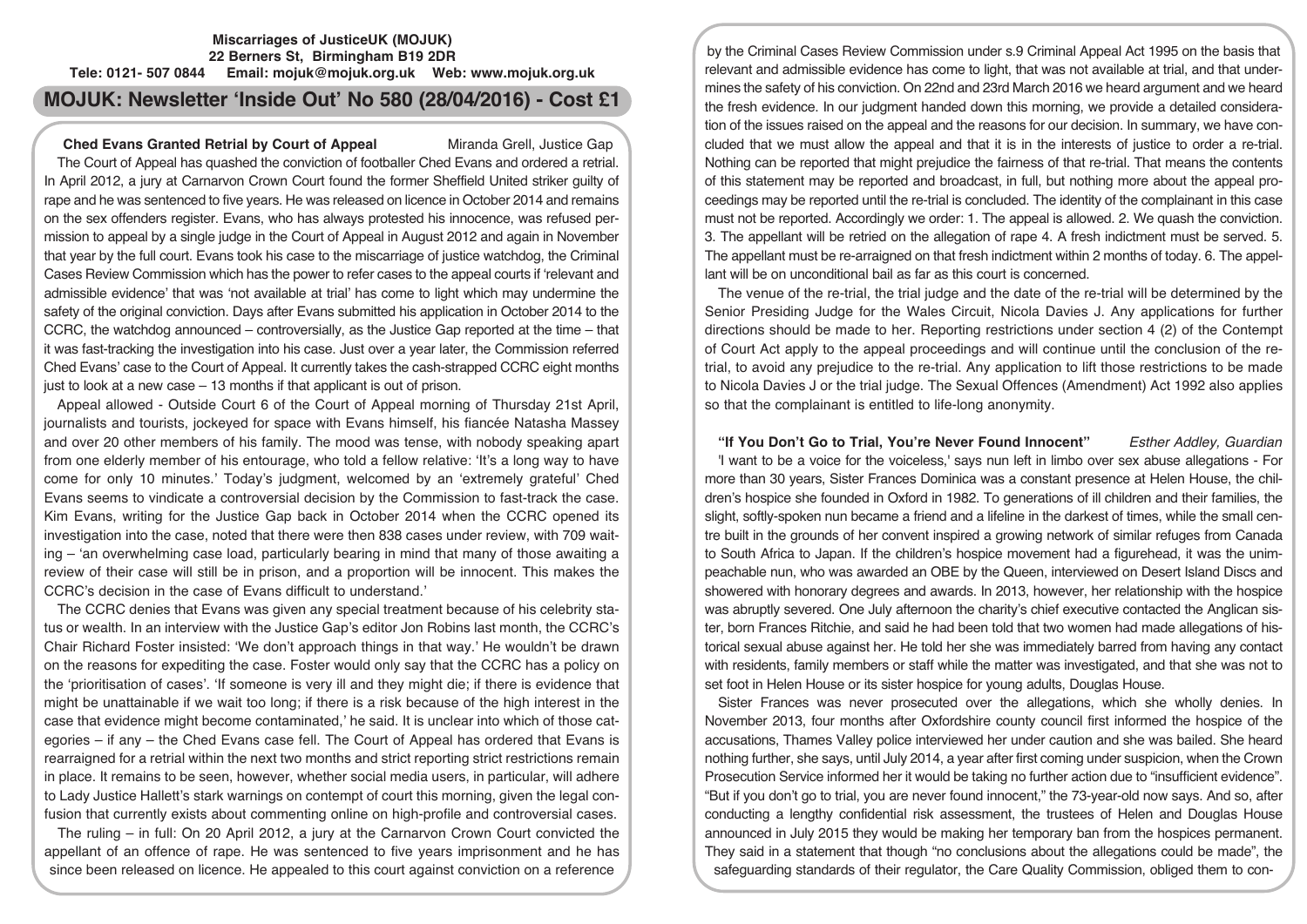tinue to bar her permanently from the premises. "Our unswerving dedication to care and proper governance made any other course of action unthinkable," the trustees said later.

Last December, Sister Frances reluctantly resigned as a trustee. The nun's relationship with the hospices she founded is now conducted at a distance of several hundred metres, looking out across her convent's carefully tended lawns at the centres she is officially deemed too risky to enter. No one other than the nun and her accusers can be absolutely certain that she is telling the truth in insisting on her innocence, and the allegations do not relate to Helen and Douglas House or to children. Speaking to the Guardian in a small room in the clutch of modern buildings now occupied by the All Saints Sisters of the Poor, Sister Frances acknowledges that to some people her name will never be clear of the whiff of suspicion. Her gender makes her case unusual, but she is far from alone in finding herself in a form of reputational limbo – publicly accused of serious crimes, but neither convicted of them by a jury nor able fully to clear her name.

The collapse last month of the Metropolitan police's Operation Midland, investigating claims of a VIP paedophile ring made by a now adult man called "Nick", means that the former MP Harvey Proctor has been added to the lengthening list of figures – including the DJ Paul Gambaccini, former armed forces chief Lord Bramall and TV personalities Jim Davidson, Freddie Starr and Jimmy Tarbuck – who have been investigated and publicly named over sexual abuse allegations, but seen their investigations dropped because of insufficient evidence. "In this country you are supposed to be innocent until you are proved guilty," Sister Frances says. "But in any kind of safeguarding issue, it feels as if you are guilty until proved innocent." That vexed issue is unlikely to be made any easier to resolve by the halting of Scotland Yard's Operation Midland investigation. The force said in September that one of its senior officers was wrong to have said that he considered Nick's claims to be "credible and true". Three days before the Midland collapse, however, the College of Policing wrote to forces reiterating its guidance that complainants should be believed unless there was "credible" evidence to the contrary. A month earlier, writing in the Guardian, the chief constable of the Metropolitan police, Bernard Hogan-Howe, had said public confidence would only be restored if all alleged rape victims were not unconditionally believed by police.

Unlike many of her fellow accused, the investigation of Sister Frances was not immediately made public. Her name entered the public domain only when it was leaked to the Daily Telegraph in 2015, two years after she was first accused. She echoes Gambaccini and others in calling for the law to be changed to allow those accused of sexual abuse to have anonymity "until and if you are convicted. If you got through trial and are convicted then of course your name should be out there. Ninety percent of the time, though, I think we should have anonymity just as the alleged victims have anonymity." She says she agonises over questions of guilt and innocence in others. "You read reports, you hear people speak, and then you hear the very opposite from somebody else. All anyone can honestly know is their own involvement, either as victim or perpetrator. We will never know the truth about other people. It's very, very complex." Her own protestations of innocence, of course, fall into the same category. "I suppose I just have to carry on knowing in my heart that I am innocent and doing my best," she says. Born in Inverness to Church of Scotland parents, Sister Frances was working as a paediatric nurse at Great Ormond Street hospital when she experienced what she understood as a dramatic call from God to take holy orders. By the age of 35, she was mother superior of her convent. She founded Helen House after befriending the family of Helen Worswick, a very ill two-year-old who lived at home but required 24-hour care from her family. Douglas House followed in 2004.

Being separated from her work at the hospices has been immensely painful, she says, "because if you have journeyed with families through illness and death, and the funeral and

the bereavement – and bereavement, as you can imagine, goes on for a long time after the child dies – you are very close to them." Sebastian's Action Trust, another charity of which the nun is a patron, offered her its full support after the investigation was dropped, saying it had found "absolutely no reason to exclude Sister Frances from our activities". In her own case, says the nun, the fact that her name is known in connection with the allegations is not her biggest concern. "I was nervous about it at the beginning, but I really don't mind now that people know because I think it's part of my role."

That role, she says, is to become a voice for those in her position – particularly teachers, fellow carers or clergy – who find themselves similarly accused, often similarly excluded from their roles because of safeguarding concerns yet unable ever to prove their innocence. "I think, without meaning to be arrogant, I think I want to be a voice for the voiceless. Because I have been … " She trails off. "I was going to say I have been a victim." Is she uncomfortable with that word? "Yes, because I don't feel it. But there are a lot of people in my situation who do feel they are victims, and feel very alone in it. And that's where I am. I'd like to be alongside, in whatever way is appropriate."

**Criminal Review System is Failing Innocent Prisoners** Eric Allison, Independent

Last week, the court of appeal upheld a high court ruling that two men, convicted of crimes they did not commit, were not entitled to be compensated for the years they had spent in prison. Victor Nealon served 17 years before his rape conviction was quashed after DNA tests pointed to an unknown male as the assailant. Sam Hallam's 2005 murder conviction was overturned by the court of appeal in 2012. In one sense, Nealon and Hallam are lucky: they were at least freed eventually. Many hundreds, who protest their innocence, remain incarcerated. There are probably more miscarriages than at any time in recent history. The Criminal Cases Review Commission (CCRC) receives 130 applications a month from prisoners claiming innocence; and the 35 universities that run Innocence projects say they each receive two to three applications a week.

There is a pattern running through many of the cases where convictions have been overturned: first, you have a defendant who, with little or no knowledge of the criminal justice system, in many cases, starts by believing the system to be fair. Then, there are police officers, believing they have the right person and hiding evidence that may help the accused – non-disclosure of witness statements and other evidence is at the heart of most wrongful convictions. In the case of John Kamara , for example, police failed to disclose 201 witness statements to the defence. The media produce prejudicial pre-trial reports which, just a few decades ago, would have risked contempt of court charges. Although the press regularly stray dangerously close to the limit in pre trial reporting, there has only been one high profile case where their reporting has led to contempt of court proceedings. In 2011, retired Bristol school teacher, Christopher Jeffries was awarded damages against newspapers who had traduced him after his arrest for murder. The papers were fined for contempt of court. Juries are ordered to ignore such reports, but is that likely, particularly in high-profile cases?

The vast majority of cases of overturned convictions also show glaring errors by defence lawyers: failure to call witnesses, or seek full disclosure of evidence and a general lack of effort are commonly cited when convictions are quashed. And with deeper cutbacks in legal aid, this situation can only get worse, with defence lawyers spending less time in pre-trial conferences with their clients. Last, but not least, you have an appeal court seemingly concerned only with maintaining the validity of the original conviction. Other factors make this system a game played on unequal terms, such as the introduction of majority verdicts in 1967. It is held that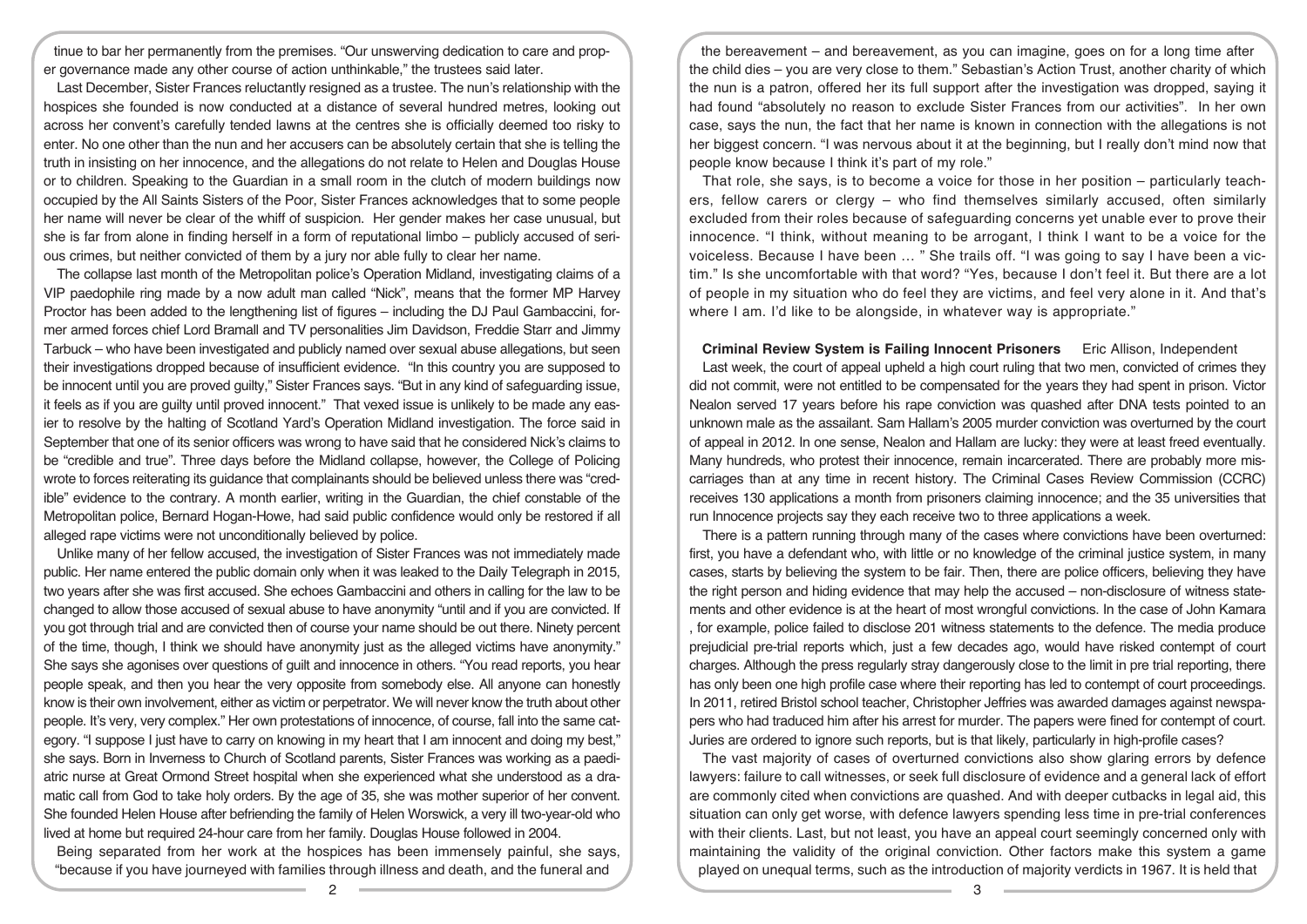the prosecution must prove guilt, but does, say, two out of 12 people not accepting the Crown's case constitute reasonable doubt? Seemingly not, yet many proven miscarriages, such as Kerry Holden's murder conviction in 2011, were the subject of majority verdicts.

In 2004, the law changed to allow juries to hear evidence of a defendant's previous convictions. Previously, unless a defendant attacked the character of a prosecution witness, juries were kept in the dark about previous convictions. It is much easier now for the prosecution to make its case. But is it fair? Talk about giving a dog a bad name. There was a spell, towards the end of last century, when a light was shone on criminal justice. A seemingly constant stream of high-profile convictions such as those of the Birmingham Six and Guildford Four were overturned on appeal. The public were shocked and questioned how this could have happened in a legal system that is supposedly envied across the globe. Something had to be done. So, in 1997, the Criminal Cases Review Commission (CCRC) was set up. Before then, the only resort for a case that had already been to appeal and failed was a direct appeal to the home secretary, who could refer a case back to the appeal court. In practice, only four or five cases were referred each year from around 700 applicants.On paper, the CCRC provides a safety net for the wrongly convicted. But it has disappointed those who hoped the CCRC would deal swiftly and surely with miscarriages of justice. The quango is under-resourced and seemingly unable to carry out the in-depth investigations required when prosecutions are questioned. The chair of the CCRC says that for every £10 his predecessor spent on a case 10 years ago, he now has just £4, despite a 70% increase in workload. The CCRC receives 1,560 applications a year and refers some 35 back to appeal. That suggests that 1,500 people are falsely claiming innocence. But prisoners in denial will not get parole, or better conditions. It just doesn't make sense that so many would make false claims. Of the 595 cases the CCRC has referred since 1997, about 70% have succeeded on appeal. With hundreds claiming innocence waiting in the queue to have their case considered by the CCRC and legal aid for appeals difficult to obtain, it appears the light that shone two decades ago has been well and truly switched off. The government knows there are no votes in prisoners, innocent or not.

## **New York Police Officer Escapes Jail After Shooting Dead Unarmed Black Man**

Andrew Buncombe, Independent: A New York police officer who shot and killed an unarmed man in a dark stairwell has been told he will not go jail for the man's death. Peter Liang was on Tuesday 19th April, sentenced to 800 hours of community service for the November 2014 shooting of Akai Gurley, who was walking down a stairway in a public housing complex when the rookie police officer fired a bullet into the darkness. The court had been told he had fired his weapon by accident after being startled. The bullet ricocheted and killed 28-year-old Mr Gurley. "Given the defendant's background and how remorseful he is, it would not be necessary to incarcerate the defendant to have a just sentence in this case," said Brooklyn state Supreme Court Justice Danny Chun, according to the Associated Press. A jury had in February convicted Liang of a manslaughter charge carrying up to 15 years in prison. But the judge on Tuesday reduced the offence to criminally negligent homicide, which carries up to four years in prison. Liang, speaking softly, said he never meant to fire the gun and apologised to Mr Gurley's family. "My life is forever changed," he added. "I hope you give me a chance to rebuild it." Liang was the first New York City police officer convicted in an on-duty shooting since 2005, and the verdict prompted an outpouring of demonstrations on both sides of a closely watched case. The shooting happened in a year of debate nationwide about police killings of black men. Mr Gurley was black; Liang is Chinese-American. As the sentencing approached, dozens of demonstrators gathered outside the courthouse - some supporting Liang, others the Gurley family.

# **Tripoli Papers - Failure of UK Justice System to Hold Government to Account**

Torture is universally held in open contempt by the UK legal system. Except, of course, in national security cases, where the evidence of UK complicity in torture overseas may be kept secret, as the High Court case of Kamoka & Ors v The Security Service & Ors [2016] EWHC 769 (QB) reveals. The Tripoli papers: After the fall of Colonel Gaddafi in 2011, human rights researchers walked into the offices of the Libyan security services. There they found certain documents (known as 'the Tripoli papers'), which suggested strong links between western intelligence agencies and their Libyan counterparts. The documents detailed joint operations between the US, UK and Libya involving kidnap, extraordinary rendition and torture of a number of Libyans suspects, including a woman who was four and-a-half months pregnant. The High Court judgment in Kamoka has now confirmed that although judges have known about the Tripoli papers for over a decade, the evidence remained secret.

To understand this decision, it helps to rewind to the early noughties. For several decades, Libya had been an international pariah, tainted by the Lockerbie bombing, the murder of PC Yvonne Fletcher and other diplomatic incidents. Everything changed after 9/11. The UK government rekindled its relationship with the Gaddafi regime. In exchange for Libya's cooperation in the 'War on Terror' and disposing of its weapons of mass destruction, UK companies, such as BP, were granted greater access to Libyan oil and gas reserves and other investment opportunities. This was the political backcloth to Tony Blair's infamous 'kiss in the tent' with Colonel Gaddafi. As our foreign policy on Libya shifted, the UK became less of a safe haven for Gaddafi's opponents. By 2006, a number of Libyans in the UK had been arrested and charged with terrorism offences linked to the Libyan Islamic Fighting Group (LIFG). The UK decided to deport them to Libya. They were detained pending deportation and subjected to Control Orders that restricted their liberty.

Kamoka: The claimants brought claims for false imprisonment and misfeasance in public office against MI5, MI6, the Attorney General, the Foreign and Commonwealth Office and the Home Office. The issue was whether the government had wrongly suppressed the Tripoli papers at earlier hearings in Special Immigration Appeals Commission (SIAC) in 2006 and/or the High Court. The government agencies asked the court to strike out the claims on the ground that no suppression had taken place and all the evidence had already been considered by SIAC and/or the High Court. Mr Justice Irwin found that there was no suppression of evidence.

The second claimant had argued before SIAC that it was unsafe to rely on intelligence obtained from detainees in Libya due to widespread concerns about torture and the likelihood that he would be at real risk of torture if deported. The claimants, and the Special Advocates representing their interests, were therefore alive to the issues of rendition, evidence obtained by torture and cooperation between western intelligence agencies and the Libyan authorities. Despite this, the Special Advocates did not argue that the government's case was hopeless or that it was acting in bad faith. SIAC and the High Court considered the matter fully and decided the case on material other than evidence that may have been obtained by torture. With only a few exceptions, the claimants claims fell to be struck out as an abuse of process because if they were allowed to proceed, they would be challenging earlier judgments in which all the evidence had been fully heard.

Questions unanswered: Senior judges knew that the UK was secretly aiding and abetting the Libyan authorities in kidnapping, detention and torture. They said nothing about this in their open judgments at the time. We do not know what their closed judgments said on this issue, if anything. If the Libyan security service had destroyed the paperwork before their offices were searched, this particular episode in the 'War on Terror' may never have come to light.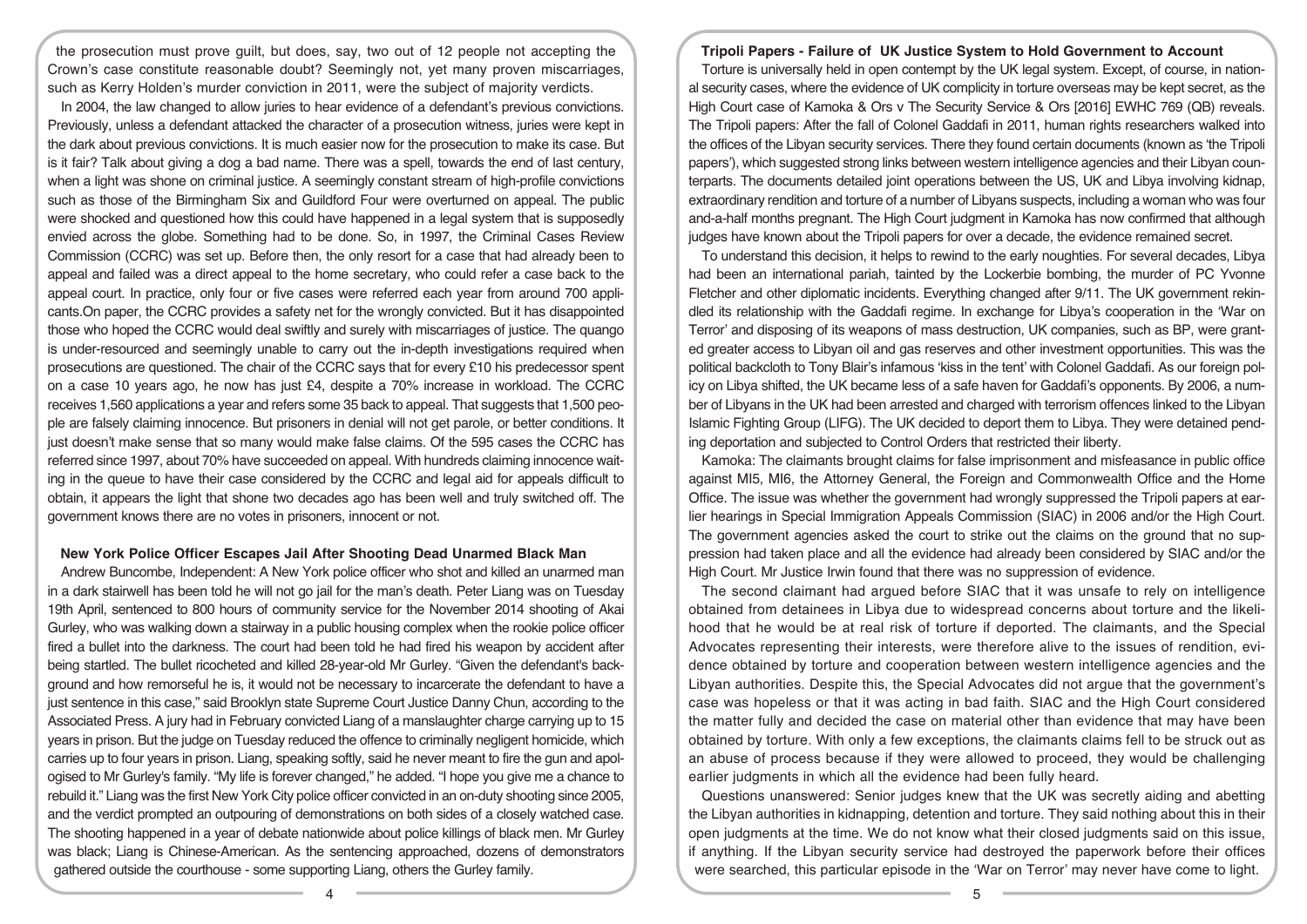This decision raises some fundamental issues about trust and confidence in the UK justice system and its ability or willingness to hold governments to account. After all, Judges are required not only to determine cases but to uphold the rule of law and be seen doing so.

Questions also arise about the procedure: • What public interest is served by keeping such information secret? • What are the duties on judges who learn in secret hearings that the UK government has violated international law? • How can such issues be adequately addressed in a closed hearing? • Could evidence of the UK's involvement in torture justify full or greater disclosure of such material, in the public interest? • How can the common law duty of anxious scrutiny be given full effect in such cases without disclosure? • To what extent should a judge (and government agencies) inquire into any actual or alleged UK involvement in torture if relevant to the case? The open judgment in Kamoka does not answer these questions. The decision notes that it is not the role of the Special Advocate to share closed evidence that may give rise to a further legal claim by a Claimant (see paragraph 32). This is unlikely to be the last word on the topic. Even within the practical constraints imposed by national security cases, it is widely accepted that secret hearings are inherently unfair. Special Advocates and some Judges have deep misgivings about the process. What is striking about Kamoka is its confirmation that the current system appears to give the UK government a license to involve itself in torture with effective impunity, free from public scrutiny and condemnation.

## **Bid to Deport Six Terror Suspects Blocked After UK Judges Cite Torture Fears In Algeria**

Bureau of Investigative Journalism: Six men accused of having links to al Qaeda cannot be deported to Algeria because there is a "real risk" they would be tortured, UK judges ruled today in what marks a major defeat for the Home Office. Judges at the Special Immigration Appeals Commission (Siac) ruled against Home Secretary Theresa May and found in favour of the six men who have been fighting deportation orders for 10 years. The Home Office argued they were a national security risk to Britain, but the Siac judges agreed with the men that their human rights would be at risk if returned to Algeria. "It is not inconceivable that these Appellants, if returned to Algeria, would be subject to ill-treatment infringing Article 3 [prohibition of torture under the European Convention on Human Rights]. There is a real risk of such a breach," they ruled today. The six men are living under strict bail and curfew conditions at various locations in England. The men cannot be identified for legal reasons and the Home Secretary now has 10 days to appeal today's decision. It is highly unusual for the Home Office to lose such appeals in Siac, which often hears evidence in secret. The ruling was announced by the UK's Independent Reviewer of Terrorism Legislation on Twitter.

Three Siac judges said the threat of Islamism in the region, both in Algeria and neighbouring countries such as Libya and Mali, was contributing to a volatile political situation. They also noted the Islamist attack on the In Amenas gas installation in 2013 when 39 foreign hostages were killed during the ensuing rescue raid by security services. The Home Secretary argued they had "effective assurances" from Algeria that the men would not be tortured and pointed to an agreement signed between Tony Blair and President Bouteflika in 2006. However, the court in London noted that Bouteflika was now almost 80 and had sustained a brain haemorrhage in April 2013. Since then he has been confined to a wheelchair and makes few public appearances, the judges said. Although they noted he had been re-elected as president for a fourth term April 2014, they said some felt there was a potential power vacuum in the country which could undermine the effectiveness of the assurances on torture. In response, the Home Secretary's lawyers argued that the presence of international NGOs in Algeria, as well as the Algerian press, would help prevent and deter any abuse of the six men.

ButSiac said this was not the case, as any press reporting on abuse by the authorities was not in "real time" but after the event so could not prevent the abuse from happening. The judges added that it was "obvious" that the presence of human rights NGO's in Algeria for a number of years had not managed to "prevent further abuse of any detainee" once reported. In conclusion, they said: "Viewing the evidence as a whole we are not convinced that the improvements in conditions in Algeria are so marked or so entrenched as to obviate the need for effective verification that the authoritieswill adhere to the assurances given. "It is not inconceivable that these Appellants, if returned to Algeria, would be subjected to ill-treatment infringing Article 3. There is a real risk of such a breach. The different means of verification of adherence advanced by the Respondent do not, taken together, amount to a robust system of verification." The six allegedly include leaders of terror groups in European countries, an associate of Abu Hamza and two men linked to a UK terror plot. None of the men have ever been convicted of terror offences in the UK. The Home Secretary argues they are a threat to national security and must be returned to Algeria.

# **Heather Ramsey Conviction Quashed** *Alan Erwin, Belfast Telegraph*

At Newry Crown Court in 2013, she had been convicted of concealing criminal property between May and September 2009. The charge related to the sum of £22,000 or thereabouts. Criminal proceedings were brought against her as part of a wider case involving her 47-year-old partner, Edward Bamber, and two other men. In November 2009 police stopped Bamber, formerly of Grange Avenue in Ballymena, in a car with £500,000 worth of cannabis, the Court of Appeal heard. He and one of the other men had brought the consignment across the border from Co Monaghan. Bamber was said to have admitted operating as a drugs courier between Belfast, Newry, Dublin and the continent. Police searches of another house linked to Ramsey in Randalstown led to the recovery of £22,000. The verdict against Heather Ramsey was held to be unsafe based on a lack of clarity in evidence that most of a £22,000 cash haul represented proceeds of crime. Senior judges in Belfast also identified issues in the charge to the jury at her trial.

Prosecutors must now indicate if they are to seek a retrial for Ramsey, who had been given a suspended sentence. Bamber later pleaded guilty to a number of drugs offences and concealing the cash as criminal property. He received a six-year jail sentence, including nine months for concealment of the money. At the trial of Ramsey, whose age and address were not disclosed, the judge ruled that Bamber's plea was relevant and admissible, despite defence claims it was unduly prejudicial. Ramsey's lawyers appealed the conviction, arguing that her partner's guilty plea was wrongly put before the jury. They also contended that jurors were not adequately directed on the lack of weight and probative value in that piece of evidence. It was argued that the plea should not have been introduced unless it could be shown that at least £17,500 of the cash represented the proceeds of criminal property.

Ruling on the appeal, Lord Justice Weatherup held that the overall terms of the charge to the jury were not consistent or adequate in conveying a question mark over the probative value of the Bamber plea. "The trial judge's direction in effect invited the jury to disregard the possibility of the limited effect of the Bamber plea on the prosecution undertaking in the appellant's case," said the judge. Lord Justice Weatherup, sitting with Lord Justices Gillen and Weir, also stated. 'It is clear from the verdict that the jury decided that the appellant had the necessary knowledge or suspicion of the tainted nature of the fund. The other issue for the jury was whether it was proved beyond reasonable doubt that the amount recovered by police included £17,500 of tainted funds. The issue for this Court is the safety of the appellant's conviction. The evidence of the Bamber plea could not satisfy the burden on the prosecution although, as we have found above, the jury were left with the impression that the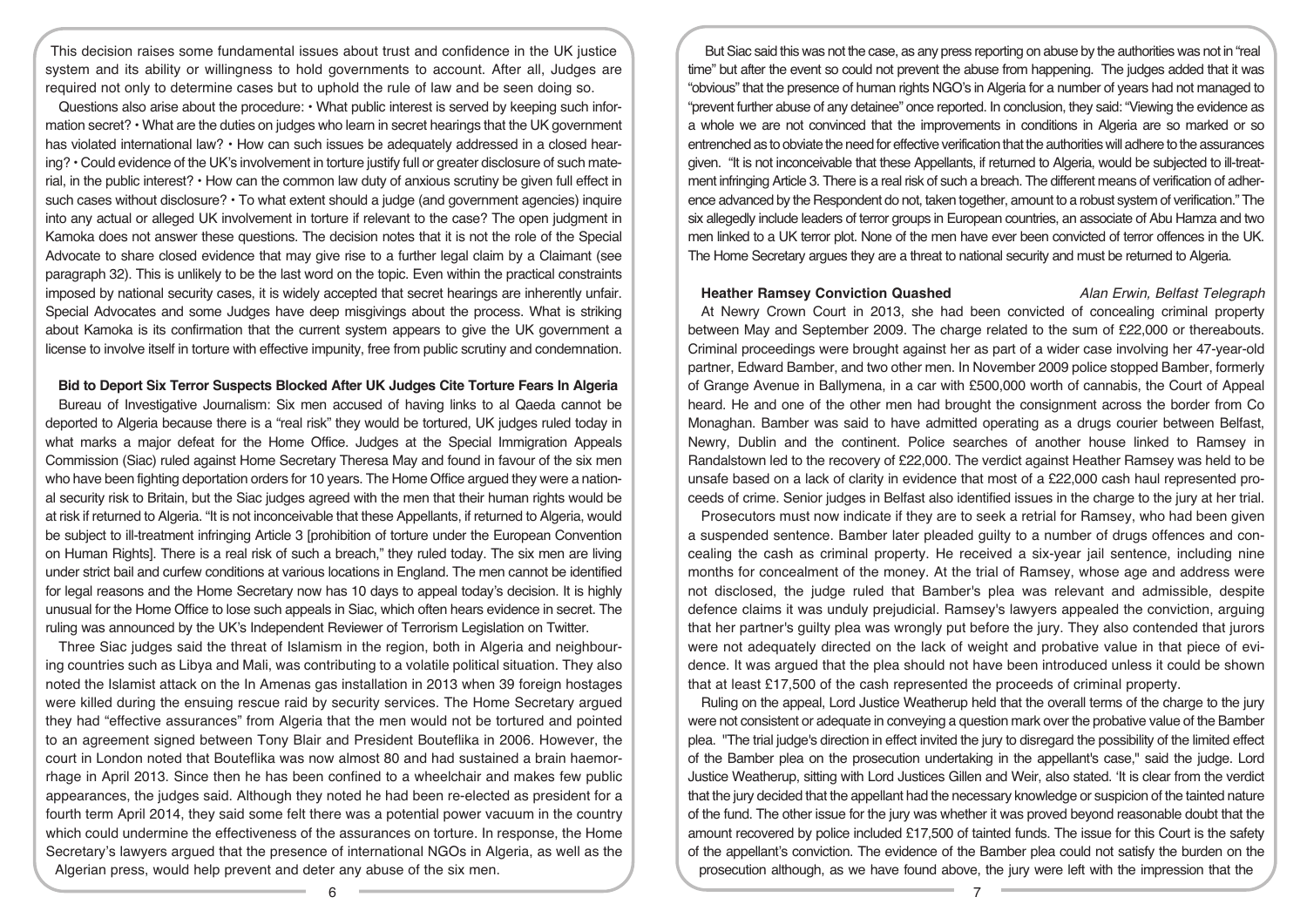Bamber plea was capable of doing so. Had there been clear evidence that at least £17,500 of the fund represented the proceeds of criminal conduct the verdict may have remained safe. However there is a distinct lack of clarity about the state of the evidence that £17,500 of the funds represented the proceeds of criminal conduct. There was the concession by Ms Niblock of possible Bamber savings of £18,092. There was vagueness about the unattributed funds in the Bamber bank account which, while they had a direct bearing on the capacity to explain the available funds, became the focus of a debate about the application of the government statistics. There was unsupportable weight placed on the evidence of the Bamber plea. The defence case on legitimate savings was not articulated to the jury. In this combination of circumstances we are left with distinct unease about the conviction of the appellant. We conclude that the verdict is unsafe. In the circumstances the conviction is quashed. We shall hear Counsel on whether a retrial should be ordered.'

# **Minstry of Justice Plan For Legal Aid Residence Test Thrown Out By Supreme Court**

*Owen Bowcott, Guardian:* Government attempts to introduce a discriminatory residence test for anyone claiming legal aid have been summarily thrown out in a unanimous supreme court ruling. Halfway through a two-day hearing, the bench of seven justices in the UK's highest court abruptly halted the case and announced on Monday afternoon that it had found against the Ministry of Justice. The surprise ruling will prevent the justice secretary, Michael Gove, from proceeding with plans to introduce the scheme this summer. If the MoJ still believes it can push ahead with the proposals, it will have to set out the measures in a bill subject to full debate in parliament. Judgments from the supreme court in Westminster are invariably reserved and delivered months after any hearing. In this case the justices, led by the president of the supreme court, Lord Neuberger, delivered their decision after a few minutes' recess at the end of the afternoon. Such a swift ruling is a humiliating setback for the MoJ. The challenge to the residence test was brought by the Public Law Project (PLP), which argued no minister has the power to impose such discriminatory regulations.

In a brief statement, the supreme court said: "The issues in this appeal were whether the proposed civil legal aid residence test in the draft Legal Aid, Sentencing and Punishment of Offenders Act (Amendment of Schedule 1) Order 2014 is ultra vires [beyond the powers of the legislation] and unjustifiably discriminatory and so in breach of common law and the Human Rights Act 1998. "At the end of today's hearing the supreme court announced that it was allowing the appeal on ground [of ultra vires] … The supreme court asked the parties whether they wished to address the court on the second issue. The case has been adjourned while this is considered."

Welcoming the decision, John Halford, the solicitor from Bindmans law firm who respesented the PLP, said: "The British legal system is rooted in two fundamental principles – that all equally enjoy the protection of our laws and all are accountable to our courts. "The lord chancellor takes an oath of office to honour these principles but planned to undermine them by withholding legal aid from those who failed his residence test, leaving them unable to enforce legal rights in the most compelling cases. "Yet today, after minutes of deliberation, seven justices of our highest court held him accountable, ruling he was acting in a legal vacuum and without parliamentary authority. Rationing justice using a residence test was, and always will be, repugnant to British law." The MoJ has argued that only those who have an established link to the UK should be entitled to legal aid, which is a scarce and costly resource that must be rationed. The case has previously divided the courts. In 2014, the high court struck down the regulation on the grounds that the justice secretary, then Chris Grayling, did not have the power to introduce it by means of secondary legislation. It also concluded that the residence test was excessively discriminatory.

However, last November the court of appeal overturned that judgment, concluding that the earlier ruling placed unjustifiable restraints on the government's ability to control the legal aid budget. Discriminating by place of residence was permissible, the court explained, because it is not a characteristic, such as sex or race, "which is specially protected by the law". Exemptions to the residence test have had to be made for members of the armed forces serving overseas, children under one year old and asylum seekers. In its original 2013 consultation paper, Transforming Legal Aid, which introduced the test, the MoJ argued that "those who do not have a strong connection [to the UK] should not be prioritised for public funding in the same way as those who do have a strong connection. We must ensure that limited resource is targeted appropriately." While Gove has abandoned many unpopular measures introduced by his predecessor, such as the ban on sending books to prisoners, the intention of imposing this restriction remained – at least until Monday's decision. A Ministry of Justice spokesperson said: "We are of course very disappointed with this decision. We will now wait for the full written judgment to consider."

**Why the Government's Bail Reform Will Make Little Difference** *Ed Cape, Justice Gap* Steve Hayes, former owner of Wasps Rugby Club and Wycombe Wanderers FC was arrested in 2012 after hiring a private detective to watch a transfer target he suspected of being a drinker. The police did not have enough evidence to charge him so they released him on bail. Nearly four years later, having been re-bailed at least nine times, he was finally informed in a brief letter sent to his solicitor by the Crown Prosecution Service that they did not have enough evidence to charge him with any offence. Tom Crone, former legal manager of News International, was bailed without charge for over two years following his arrest in connection with the telephone hacking investigation, before being informed he would not be prosecuted. Paul Gambaccini was on police bail for almost a year, during which time he was re-bailed six times, before being told that the investigation was being dropped. Hayes is reported as saying that it led to the break-up of his relationship of 22 years, the rubbishing of his reputation, and the loss of £10 million in business. Gambaccini described his experience as leaving him feeling that he was the victim of a witch hunt.

These people hit the headlines because they are famous or work in the media, but the story is much the same for many people who remain anonymous. Although the Home Office does not routinely collect data on police bail, prompted by a Freedom of Information request by BBC Radio 5 Live in 2013, it finally admitted that annually over 400,000 people are placed on police bail without having been charged with an offence, and that about 26,000 of them are on bail for more than six months. Many of them are subjected to conditions, such as residence at a particular address, curfew, or no travel overseas, but no official information is available on how often they are used – or whether they are effective.

The police have extensive powers to release on bail people they arrest without charging them with any offence, and to impose conditions. At present, there is no time limit on the length of time a person can be placed on bail, and the little evidence that is available suggests that about half of them are never charged. A person released on bail can apply to a magistrates' court to vary or remove conditions, but the courts have no power to order the police to unconditionally release them. A person released on bail can be arrested if they fail to turn up at the police station when required, or if they breach any of the conditions imposed, and failure to attend the police station is a criminal offence even if the person is never charged with the offence for which they were originally arrested. And the evidence suggests that these powers are used disproportionally in respect of black and minority ethnic people, and those who are vulnerable.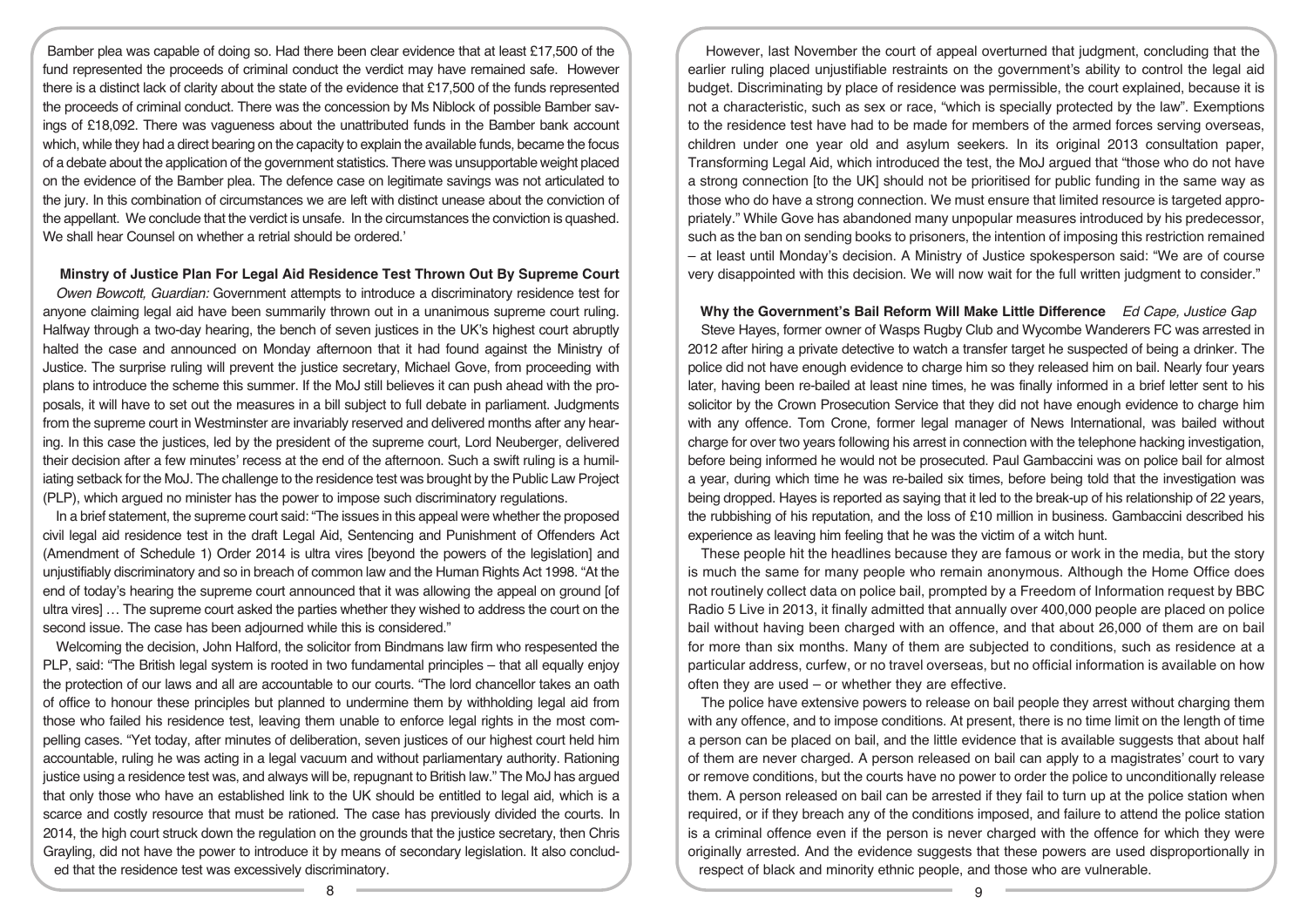A due process fig leaf - In the Policing and Crime Bill, currently being discussed in Parliament, the government proposes to regulate police bail more closely. Where investigations cannot be completed whilst a person is in police detention, the presumption will be that they must be released unconditionally, rather than on bail, and that the police can only bail them if it is necessary and proportionate. Release on bail up to 28 days will be a decision for the custody officer (a police sergeant), but this can be extended for up to three months by a police superintendent. Thereafter, extension of bail will be for a magistrates' court to decide, although there is no limit to the number of times bail can be renewed. This scheme is varied if a case is exceptionally complex – the Director of the Serious Fraud Office or a senior Crown prosecutor can authorise release on bail for up to six month, after which a magistrates' court must make the decision. Magistrates' courts will normally make a decision based only on written submissions, and an oral hearing at which the suspect and their lawyer can be present will only be held if the magistrates decide that this is in the interests of justice or if the application is to extend bail beyond 12 months.

Whilst police bail without charge has existed for a long time, the power to impose conditions was introduced little more than a decade ago, and action to regulate the use of bail by the police is long overdue. However, whilst the proposal to introduce a presumption of unconditional release is welcome, the new provisions will have little effect in practice. Guidance from the College of Policing already provides that bail beyond 28 days should be reviewed by a senior officer. Putting this on a statutory footing will make no difference – the decision will still be made by a police officer. Investigations such as those in which Hayes, Crone and Gambaccini were involved are likely to be treated as exceptionally complex, meaning that under the new law they could still be placed on police bail for six months without a court being involved. Giving magistrates the responsibility for extending bail beyond three months (or six months in the case of exceptionally complex investigations), which sounds sensible, will also make little difference. The courts are always reluctant to intervene in what they regard as police operational decisions: as the High Court has stated, 'it is not for a judge to second guess the operational decisions of experienced police officers' (Hanningfield v Chief Constable of Essex Police [2013] EWHC 243). Most decisions on extending police bail will be made without the suspect or their lawyer being present, but even if there is an oral hearing, the police will be able to withhold sensitive information and it will be difficult, if not impossible, for the suspect to question the police case for bail. If the police argue, on the basis of information that they are unwilling to divulge, that if released unconditionally the suspect will flee or commit an offence, how will the suspect be able to counter that? Involving the courts in bail decisions is little more than a due process fig leaf.

In a pamphlet published by the Howard League for Penal Reform earlier this year, What if police bail was abolished? (PDF), I argued that the power to impose conditions should be abolished and that police bail without charge should be subject to an absolute limit of 14 days. Bail conditions are unenforceable (if a person breaches conditions, they will have to be bailed again if the police do not have sufficient evidence to charge) and in fact are more likely to have an adverse impact on the law-abiding as opposed to those who feel they have little to lose. The Northern Ireland Law Commission, in a report published in 2012, recognised this and recommended that the power be abolished. The government did not even consider this for England and Wales. Giving the police, and then the courts, the power to extend bail – without any limit – will not prevent thousands of people from being placed on police bail only to be told that they will not be prosecuted. Preventing the police from dangling suspects on a thread for months, and sometimes years, will not mean that they cannot carry on investigating. But it will prevent a gross abuse of power, and may

even encourage the police to carry out their investigations more efficiently.

## **Police Computers Obsolete, CPS Discs Misplaced** *Inside Justice*

A joint report by HM Crown Prosecution Service Inspectorate (HMCPSI) and HM Inspectorate of Constabulary (HMIC) has found that some police forces are using 20-year-old computer systems, whilst the CPS is prone to slipped discs. "We were concerned to learn that a widespread issue existed concerning the Crown Prosecution Service (CPS) misplacing discs containing sensitive evidence and information, such as CCTV, 999 recordings, suspect interviews and, more alarmingly, Achieving Best Evidence (ABE) interviews," the report states. "Many officers informed us that it was common to receive several requests from the CPS to supply further copies of discs because the original copy submitted could not be found."

A system used for police to share files with prosecutors is only able to handle individual documents or attachments of less than 1MB, which the report said was "a significant barrier". In one case the CPS was fined £200,000 by the Information Commissioner's Office in November 2015 after laptops containing videos of police interviews with victims and witnesses were stolen from a private contractor's studio. Millions of pounds have been spent trying to improve the use of electronic systems in police forces and the courts, including the £98 million Criminal Justice System Efficiency Programme, and the Criminal Justice Common Platform IT programme which cost £30.5 million to August 2015. UK police forces were expected to spend £492 million on IT in 2015/16.

The report said that some forces were using systems that had been in place for up to two decades, and that victim and witness statements were generally handwritten by officers and then scanned into a computer, which "often made the documents difficult to read". A CPS spokeswoman said: "The CPS is already working, with its partners, to create a unified digital case management system, which when completed will make the use of discs obsolete. In the meantime, new standards have been developed for the handling of electronic hard media. CPS areas are working closely with their local police forces to jointly review their handling and transportation of such material."

# **Theresa May 'Tried to Alter Drug Report Because She Didn't Like Its Conclusions'**

*Ashley Cowburn, Alexandra Sims, Independent:* Theresa May and her aides attempted to delete sentences they didn't agree with from a report on drugs, the former deputy Prime Minister Nick Clegg has claimed. The Liberal Democrat MP told the Guardian, the Home Secretary "didn't like the conclusions" of a report released in 2014, which found no clear link between harsh drugs laws and illegal drug use. The report, Drugs: International Comparators, said its fact-finding did not "observe any obvious relationship between the toughness of a country's enforcement against drug possession, and levels of drug use", sparking requests for further talks regarding decriminalisation.

The conclusions were derived from Portuguese data, where the report found there had been "considerable" health improvements since the country began to treat drug possession as a health rather than a criminal issue. Mr Clegg, who sits on the Global Commission on Drugs Policy, was one of a number prominent figures who signed an open letter to the UN Secretary General, Ban Ki-moon, urging the UN to review its 20-year campaign to rid the world of illegal drugs, ahead of a special summit in New York next week. In 1998, the UN formally committed itself to abolishing illegal drugs worldwide within 10 years. Recently, however, a reactionary movement has emerged which holds that the so-called War on Drugs, rather than helping the world, has created vast and powerful criminal networks and endless cycles of violence.

The summit, set to open on 19 April, is likely to be a landmark meeting as it appears it will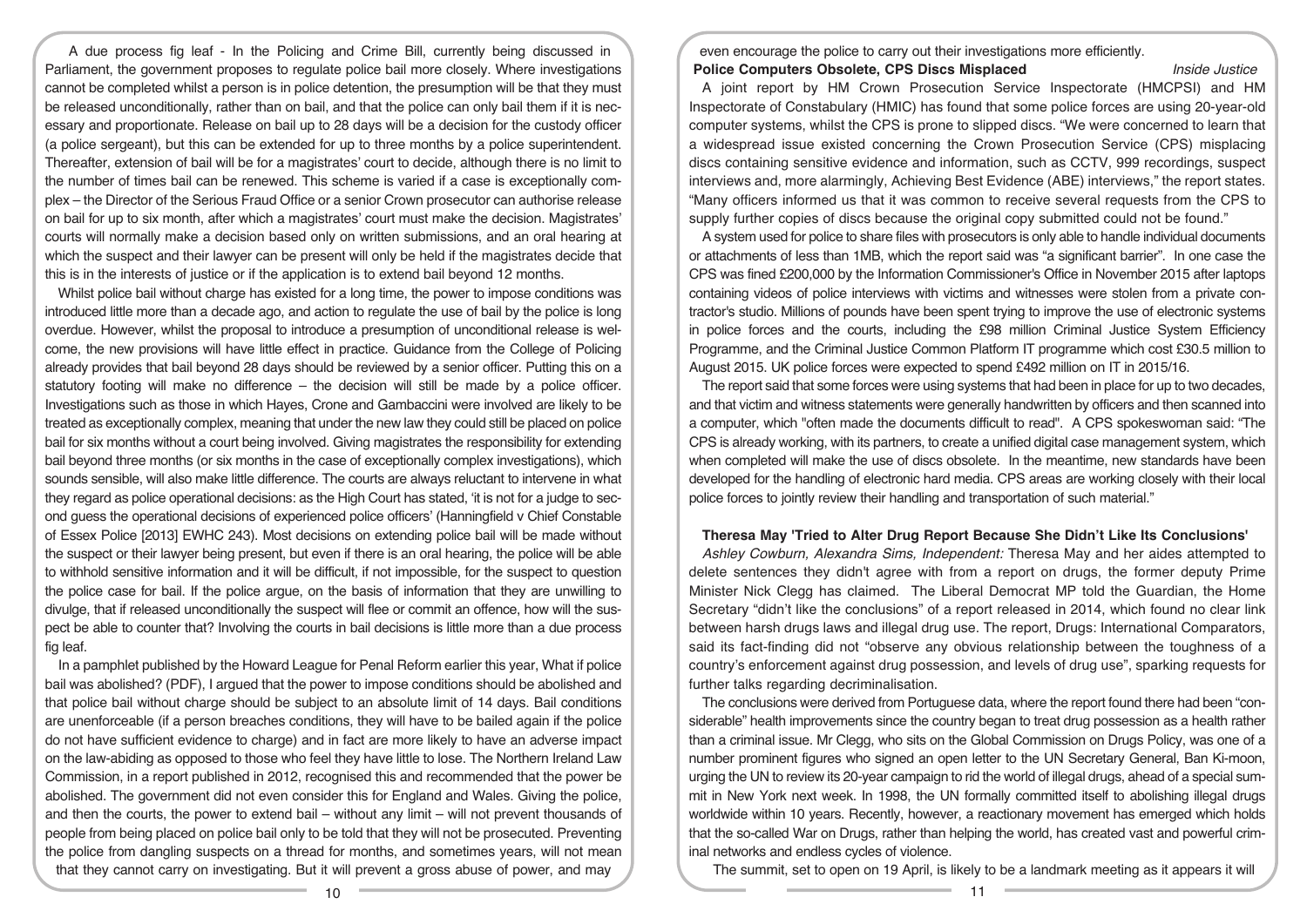offer a platform to those who question the current drugs policy for the first time. The session was brought forward two years at the request of Mexico, Guatemala and Colombia, three countries on the front lines of the narcotics conflict. Mr Clegg told the Guardian said the original draft of the 2014 report had been subject to an "endless wrangle between Lib Dem ministers and Theresa May about the fullness of what would be published", arguing that there would be no change whatsoever as long as she led the Home Office.

A Home Office spokesperson said: "The UK's approach on drugs remains clear: we must prevent drug use in our communities and help dependent individuals to recover, while ensuring our drugs laws are enforced. We have seen a reduction in drug misuse amongst adults and young people over the last 10 years and more people are recovering from their dependency now than in 2009/10. Decriminalising drugs would not eliminate the crime committed by their illicit trade, nor would it address the harms and destruction associated with drug dependence.

"The International Comparators Study does not say there is no link or impact between tough penalties and drug use. It makes clear that approaches to drugs legislation and enforcement of drugs possession are only one element of a complex set of factors that affect drugs use, including prevention, treatment and wider social and cultural factors." The move marks one of Mr Clegg's first campaigns since stepping down as leader of the Liberal Democrats after their general election disaster. Last year Mr Clegg launched a campaign to persuade EU leaders to back global reform of drug laws, warning that the current punitive approach has failed to curb the multibillion trade in illicit substances and has criminalised millions of young people. Writing in The Independent, he said: "We are, without doubt, losing the war on drugs."

#### **Epidemic of Penis Theft to Come to an End!**

A statue of Heracles in a small French town has been endowed with a removable prosthetic penis in a bid to prevent vandalism. It will feature on the 10-foot statue during special ceremonies. The deputy mayor of Arcachon said the move came after years of vandals stealing the Greek hero's penis. He told The Local: "Considering Heracles' fragile manhood we've chosen to give him a removable prosthetic that we can add to the statue before each ceremony. "This is the best solution, otherwise you just end up constantly chasing after the anatomy of Heracles." He added: "I wouldn't want anyone - not even my worst enemies - to go through what happens to this statue." The prosthetic will not be used outside of ceremonies.

# **Anders Breivik's Human Rights Violated In Prison, Norway Court Rules**

*Jon Henley, Guardian:* Norway has violated the human rights of the rightwing extremist Anders Breivik by exposing him to inhuman and degrading treatment during his imprisonment for terrorism and mass murder, a Norwegian court has ruled. Breivik, who killed 77 people in July 2011 in the country's worst acts of violence since the second world war, took the Norwegian authorities to court last month, alleging that the solitary confinement in which he had been held for nearly five years breached the European convention on human rights. Although Breivik is detained in a three-cell complex where he can play video games, watch TV and exercise, judge Helen Andenaes Sekulic of the Oslo district court ruled that the Norwegian state had broken article 3 of the convention. The prohibition of inhuman and degrading treatment "represents a fundamental value in a democratic society", she said in a written decision. "This applies no matter what – also in the treatment of terrorists and killers."

The judge ordered the government to pay Breivik's legal costs of 331,000 kroner

## (£35,000).

Sekulic decided that Breivik's right to "correspondence" – a private and family life – had not been violated. The 37-year-old extremist is in principle allowed visits from family and friends, but has not received any apart from his mother before she died. Brevik had argued during a four-day hearing at the Skien prison 80 miles (130km) from Oslo, where he is serving his sentence, that solitary confinement, as well as frequent strip searches and the fact that he was often handcuffed while moving between cells, violated his human rights. Breivik, who made a Nazi salute on the opening day of the proceedings but later said he had renounced violence and compared himself to Nelson Mandela, also said isolation was having a negative impact on his health, and complained about the quality of the prison food – including microwaved meals that he described as "worse than water-boarding" – and having to eat with plastic cutlery. Breivik's lawyer, Oystein Storrvik, told the Norwegian news agency NTB that the prison authorities must now lift his client's isolation. Lawyers for the Norwegian state had said before the verdict they would appeal if it went against them, but it was not clear on Wednesday if they would do so.

Norway's most notorious prisoner was sentenced in August 2012 to a maximum 21-year sentence – which can be extended if he is still considered a danger – for killing eight people in a bomb attack outside a government building in Oslo, then shooting dead another 69, most of them teenagers, on the island of Utøya on 22 July 2011. Dressed as a police officer, Breivik spent more than an hour methodically hunting down his targets on the small island, where nearly 600 members of the youth wing of the Norwegian Labour party, which he blamed for the rise of multiculturalism in Norway, had gathered for a summer camp. Most of his young victims were killed with a single bullet to the head. He has been held in isolation since he surrendered to police on the island on the day of the attacks. Government lawyers have said solitary confinement is necessary because Breivik is "extremely dangerous", and argued the conditions of his imprisonment fall "well within the limits of what is permitted" under the European convention. But Breivik argued that the government had breached two of the convention's articles barring "inhuman or degrading treatment or punishment" and guaranteeing respect for "correspondence".

Judges heard that Breivik had one cell for living, another for studying and a third for physical exercise, and that although his visits and contacts with the outside world were strictly controlled, he had been provided with exercise equipment, a DVD player, games console, typewriter and books and newspapers. His lawyer stressed the case was important because his client would probably spend the rest of his life behind bars. Doctors, psychiatrists and prison staff who have examined him in prison told the hearing they had seen no significant changes in his physical or mental state that could be attributed to the conditions in which he was being held. Norway prides itself on a humane prison system aimed more at rehabilitation than punishment. Expressing surprise at the decision, Prof Kjetil Larsen of the Norwegian Institute of Human Rights said he thought it was clear Breivik's treatment did not violate the convention. "I thought that what came out during the trial made that even clearer," he said.

## **Statement From Republican Prisoners HMP Maghaberry**

Over the past number of weeks Republican Prisoners have witnessed the hypocrisy of Sinn Féin and the SDLP in their efforts to recruit support in the face of the forthcoming elections. Whilst one sells itself as a republican party and the other as a party of civil rights. Republican Prisoners have witnessed the true face of both. Although both parties have agreed with Republican Prisoners in private neither have concerned themselves with Republican Roe House in the past year, with both privately conceding to others that they cannot be seen to side with Republican Prisoners. Indeed, politicians from Leinster House have remained much more involved. Both parties were in fact keen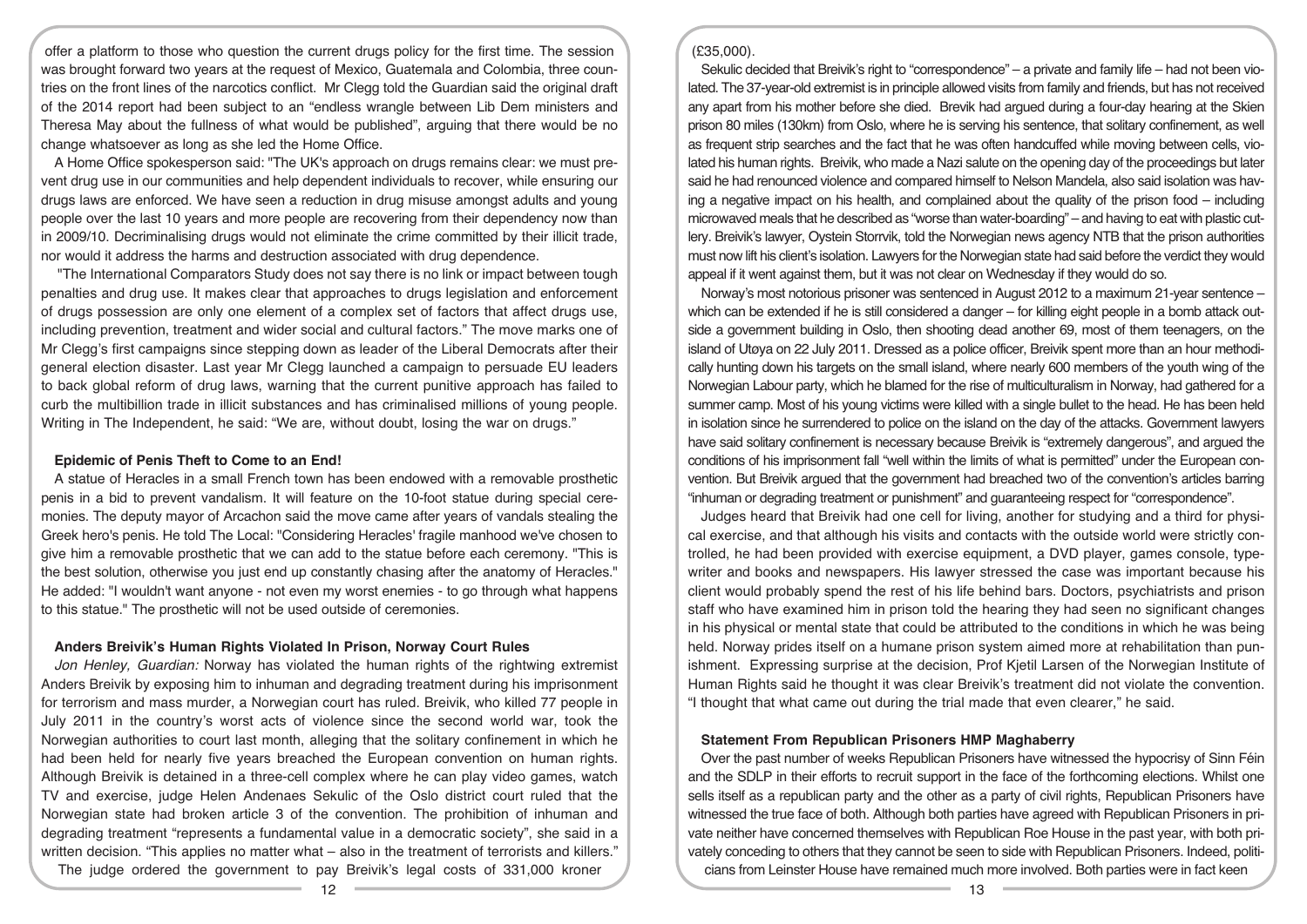to verbally attack Republicans and Republican Prisoners at the beginning of last month and they also stood by whilst the Director General of the Prison Service and politicians made claims that they knew to be false. Both parties were keen to portray themselves as progressive and upstanding yet their concerns have not extended to the conditions of Republican Prisoners. In the last month alone Republican Prisoners were subject to an almost 48 hour lock down, during which two men were removed from their cells and forcibly strip searched whilst our living space was turned upside down and our meager educational resources were removed. Two men attending outside hospital appointments were forcibly strip searched upon leaving and returning to the jail despite being handcuffed to a jailer throughout. Indeed, both were forced to undergo private consultations in the company of three jailers with these handcuffs on. Sleep disruption, restrictions of the landings and attempts to prevent Republican Prisoners from recording and disseminating information via the removal of computers are among other repressive measures occurring over the past month alone. Through all this, there has not been a single utterance from the SDLP or Sinn Féin. It is abundantly clear that both parties are no less than pro-brit quislings and Redmondites undeserving of the support of Republicans and the Nationalist community. *Republican Prisoners, Roe 4, HMP Maghaberry*

### **Violent Crime, Murder And Sex Offences Increased Last Year**

Britain is facing a serious violent crime wave as new figures show stabbings and murders have soared. Homicides were up 11% and knife attacks up 9% last year according to the annual crime stats for 2015. Recorded violent crime was up 27% as a whole - though experts said this figure was largely due to changes in the way crime is recorded. Overall, the annual crime survey found there were about 6.4million incidents of crime last year - a 7% fall compared with the previous year. But that masked a total of 573 homicides in England and Wales, an 11 per cent increase on 2014. And there were 28,008 knife crimes recorded by police - a nine per increase on the previous year.It comes after Mr Cameron cut the number of frontline police officers by more than 17,000 since coming to power in 2010. People, communities and property across the country are safer as a result. "The survey shows that violence has fallen by 25% over the same period - meaning we are now seeing 427,000 fewer violent crimes a year." Steve White, chairman of the Police Federation of England and Wales, insisted the overall picture of crime in England and Wales "is still one of trouble and concern".He said:"While betterreporting by forces can account for some of the increase in figures, we do not want the public to have a rose-tinted view of the seriousness of crime that is occurring." The pressure on forces was highlighted by separate figures showing the number of reported sex crimes has passed 100,000 in a year for the first time. Constabularies logged 103,614 sexual offences in 2015 - a rise of 29% on the previous year and nearly double the level seen five years ago.The total included 34,741 rapes and 68,873 other sex crimes, which were the highest recorded since the year ending March 2003.Improvements in recording practices are thought to be behind the trend, as well as a greater willingness of victims to come forward following high-profile investigations after the Jimmy Savile scandal.

Labour'sShadow Policing Minister Jack Dromey said it showed the folly of David Cameron 's decision to slash the number of police officers acrossEngland andWales."With the thin blue line stretched everthinner, police recorded crime is rising and some of the most serious crimes have soared to the highest levels in years. Just as the most serious, violent, sexual and online crimes are soaring, so too are the demands on a depleted police force to keep the country safe." Lucy Hastings of charity Victim Support, said: "While the apparent increase in the reporting and better recording of crime is to be welcomed, these figures remain a serious cause for concern. "In particular, almost half of the 29% increase in recorded sexual crimes related to sexual offences against children." An NSPCC spokesman added: "One hundred thousand reported sex crimes a year is a staggering figure to have reached." But Policing minister Mike Penning welcomed the

fact that overall crime has continued to fall. "Police reform is working and crime is falling - it is now down by well over a quarter since June 2010, according to the independent Crime Survey for England and Wales." **Kent Police Fined £80k For Serious Domestic Abuse Data Breach** BBC News Kent Police has been fined £80,000 after it handed data on a phone belonging to an alleged domestic abuse victim to her partner's solicitor. The Information Commissioner's Office (ICO) said it was a serious breach of the Data Protection Act. The woman gave her phone to Kent Police because she said video footage backed her claims against her partner, but the phone also contained sensitive data. Kent Police said procedures had been changed to avoid errors in the future.

ICO head of enforcement Stephen Eckersley said: "Kent Police was investigating a serious matter yet the need to take proper care of the personal details they were entrusted with does not appear to have been taken seriously." He said the force handed the solicitor "the entire contents of the complainant's mobile phone". It contained many other files, with sensitive personal data including text messages and family photographs. The woman's partner was a police officer who was subject to a professional standards investigation by Kent Police into misconduct. According to Kent Police, the unnamed officer was facing a criminal investigation over alleged domestic abuse and was then also investigated for misconduct following a breach of his bail conditions after his arrest.

The ICO said the data on the phone was sent by mistake in advance of the misconduct hearing, and the solicitor disclosed the information to his client. An investigation by the ICO found Kent Police had inappropriate security measures and it had committed a serious breach of the law, likely to have caused "substantial distress". In a statement, Kent Police said it accepted the ICO's decision. The force said: "When the data breach became apparent Kent Police referred itself to the Information Commissioner and fully cooperated with the investigation. As soon as the breach was identified a new standard operating procedure was implemented to ensure that a similar error cannot be made in the future."

# **Detective Sacked Over Mark Duggan Gun Enquiry** *BBC News*

A detective has been sacked over his failed investigation into an associate of Mark Duggan, whose shooting by police sparked riots in August 2011. The probe centred on Mr Duggan's associate, Kevin Hutchinson-Foster, who beat a man with a gun in east London. Six days after the attack he gave the same gun to Mr Duggan, who was shot 15 minutes later by armed police. The police watchdog found errors in how an officer, named only as DC Faulkner, conducted the initial investigation. The officer was dismissed without notice. Mr Duggan, 29, was shot by police in Tottenham, north London, on 4 August 2011.

Hutchinson-Foster was found guilty of supplying a gun to Mr Duggan, which was found near to his body, and was jailed in 2013 for 11 years. However, he admitted using the same gun to beat barber Peter Osadebay six days earlier. The Independent Police Complaints Commission's report found DC Faulkner, who was initially investigating that assault, did not contact witnesses. It also found blood swabs were not subjected to forensic analysis for several months. CCTV which clearly showed an individual carrying out the assault was also not circulated at the earliest opportunity.

DC Faulkner was also found to have attempted to deceive his supervisor several months later by saying that the CCTV had been circulated when it had not. However, the IPCC found that even if the assault had been promptly investigated, it would have been highly unlikely that Hutchinson-Foster could or would have been identified before he provided the gun to Mr Duggan. The investigation followed a referral from the Met in November 2011, after it identified failings in its original investigation into the assault. In May 2015 a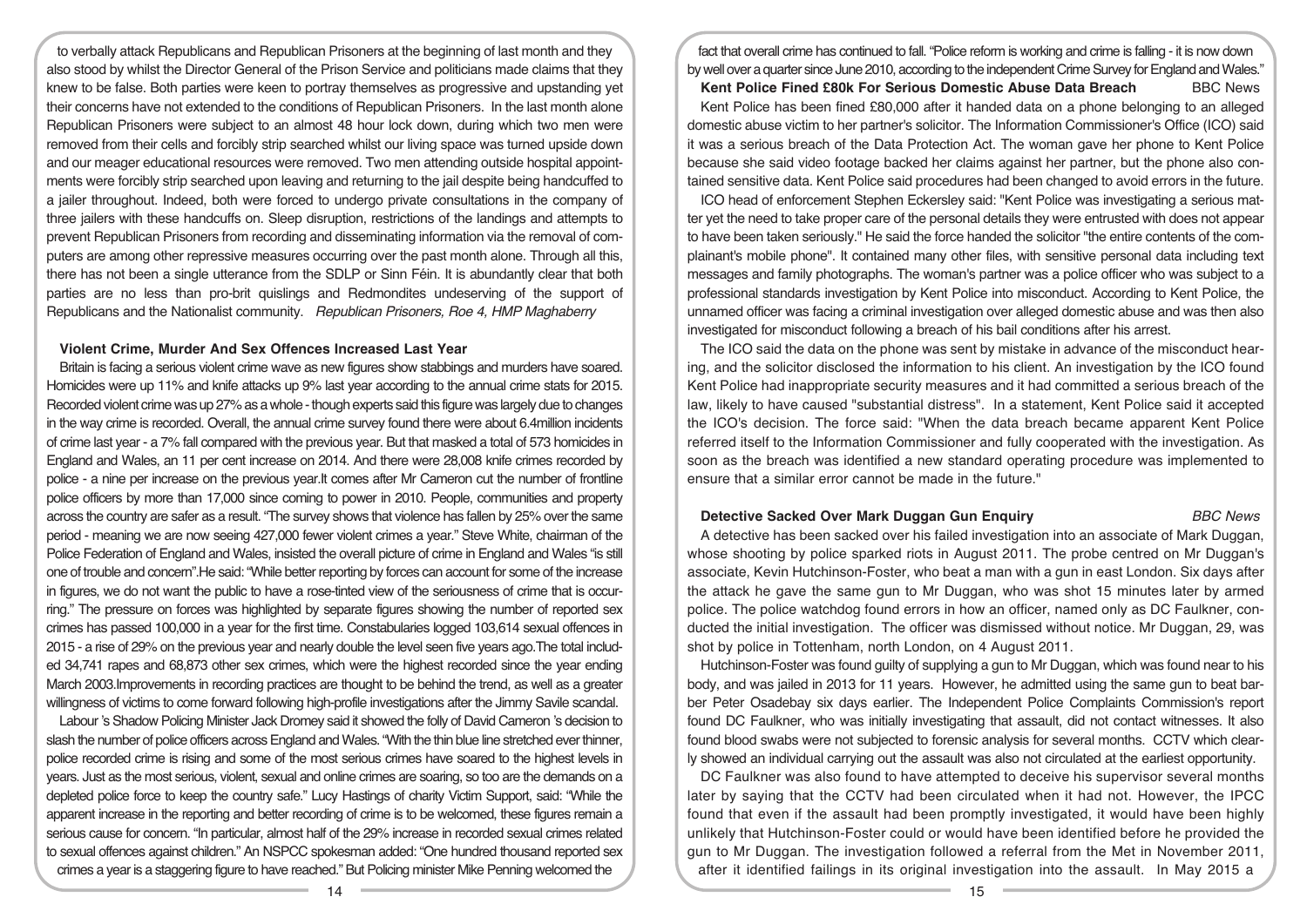police sergeant was found at a misconduct meeting to have failed to adequately supervise the investigation but no sanction was imposed by the Met.

**Crown Loses Appeal Against Disclosure Order Source: Scottish Legal Briefing** Prosecutors have failed in an appeal against a judge's decision to order the disclosure of recordings of interviews of two complainers in a sex abuse case after appeal judges ruled that such label productions are subject to the control of the court, not the Crown. The Criminal Appeal Court held it is for the trial court as "master of its procedure" to determine whether to grant an application by the defence to remove them for the purposes of copying or inspection by an expert. Lord Justice Clerk, Lord Carloway, Lady Smith and Lady Clark of Calton, heard the Crown appeal against a judge's decision ordering disclosure to the defence agents by delivering copies of disc recordings of police and social work joint investigative interviews of two young boys.

The respondents "AM" and "JM", aged 16 and 15, faced two charges of sexual abuse involving the two younger boys, contrary to sections 18, 20 and 21 of the Sexual Offences (Scotland) Act 2009. Special measures had been granted in relation to both complainers, including the taking of their evidence on commission and the giving of evidence in chief in the form of prior statements. The discs and the transcriptions, which were in the custody of the Crown, were listed as productions in the lists attached to the indictment.The respondents wished to have the discs' content viewed by a forensic psychologist, but the Crown refused to provide copies of the discs to the defence, electing instead to allow "disclosure by access" by enabling the accused to inspect the discs "at a reasonable time and in a reasonable place" However, both respondents lodged preliminary and compatibility issue minutes relating to the discs and the PH judge ordered the Crown to provide copies of the discs to the respondents' agents, subject to certain conditions, after ruling that the Crown had adopted an "illegitimate blanket policy", whereby discs containing visual recordings of JIIs of children being interviewed would never be given to the defence. In the circumstances the judge concluded that the Crown's policy, which left "no element of discretion", offended the respondent's right to a fair trial under Article 6 of the European Convention on Human Rights.

On appeal, the principal contention for the Crown was that the judge had erred in holding that the respondents' article 6 rights were breached by the decision to disclose the content of the JIIs by access, rather than providing copies. In terms of section 164 of the Criminal Justice and Licensing (Scotland) Act 2010, the Lord Advocate had laid before the Scottish Parliament a Code of Practice, which established "a clear, consistent and readily understood means" which enabled parties to apply a practice meeting the "legitimate and proportionate aims of balancing the rights of an accused person and those of the witnesses". It was argued that disclosure by access was a "justified and proportionate response" to the obligations placed upon the appellant and "did not unnecessarily impede preparation of the defence".

In a decision dated September 2015 for which written reasons have now been published, Lord Carloway, said it was important to distinguish the disclosure regime, the object of which was "to ensure that the defence have knowledge of what evidence would form the case against the accused and what material there is available to refute it", and the regime covering label productions. Delivering the opinion of the court, the Lord Justice General said: "This case is concerned with recordings of the Joint Investigative Interviews. Whilst they may provide powerful information they are also label productions in the case. "As such a different regime covers their inspection by the defence. No issue of disclosure per se arises in such circumstances. The defence have had formal notice, by way of the lists attached to the indict-

ment, of both the discs and the transcriptions. Intimation of such lists has the effect of bringing the productions specified under the control of the court whether or not they have been lodged and it is for the court to determine, as master of its procedure, what may or may not happen to them. No issue of substantive law arises. At this stage in the case the accused is entitled to see the labels, not as a result of the disclosure regime but in terms of the statute relative to the lists of production. Whilst, in modern practice the Crown may retain them until the diet of trial...it does so subject to any order of the court. If an accused wishes to remove any production from the custody of the court or Crown for the purposes of copying or inspection by an expert, he is entitled to apply to the trial court to do so. There is no need to invoke the disclosure regime, Article 6 of the Convention or European Court jurisprudence. There is no need to lodge a preliminary or compatibility issue minute. All that is required in respect of items referred to in the lists attached to the indictment is a request to the trial court to borrow them for a specified purpose (including copying). The court will thereafter decide, as a matter for its discretion but no doubt having regard to the principles of fairness, including equality of arms, whether it is in the interests of justice to grant the application." He added: "Given that the labels are to be used as evidence in chief, it is difficult to conceive of a situation in which the court would refuse such an application, albeit perhaps subject to conditions. The court has effectively granted that application. The appeals will simply be refused on that basis."

## **Report on an Announced Inspection of HMP Elmley by HM Chief Inspector of Prisons**

HMP Elmley is situated on the Isle of Sheppey in Kent and at the time of this inspection held 1,160 adult men. Its primary function is a Category B local prison serving Kent courts but it also has a category C training function for about 240 men, about half of whom are sex offenders. When we last inspected HMP Elmley in June 2014, we left with real concerns about the safety and stability of the prison. Serious staff shortages had led to a poor and unpredictable regime which was causing palpable frustration and tension. This announced inspection fifteen months later found the prison greatly improved - but still with much to do.

The prison was now much safer. Contrary to national trends, levels of violence and self-harm had reduced. The number of serious incidents, including acts of concerted indiscipline, which had caused us so much concern at the previous inspection, had also significantly reduced. There had been three self-inflicted deaths in 2014 but none so far in 2015, and recommendations from Prison and Probation Ombudsman reports into previous deaths were being systematically implemented. Good use was made of Listeners, prisoners trained by the Samaritans to provide emotional support, and prisoner violence reduction representatives to help make the prison safer. The prison had introduced a number of successful measures to improve the management and care of prisoners with the most complex needs and behaviours. A multi-disciplinary case management approach had been introduced for prisoners with the most complex behaviour. The environment in the segregation unit had improved and the introduction of a spur for prisoners, who were vulnerable for reasons other than their offence, had reduced the numbers segregated for their own protection. Vulnerable prisoners as a whole reported feeling safer than at the last inspection. Safeguarding procedures for adults at risk were now embedded in the prison and this work was supported by a forensic social worker who was based in the prison.

Security was well managed overall. 'Spice', a synthetic drug that mimics the effects of cannabis and is very difficult to detect, and other so-called 'legal highs', and the debt and violence associated with them are a significant threat to safety across the prison system. Spice